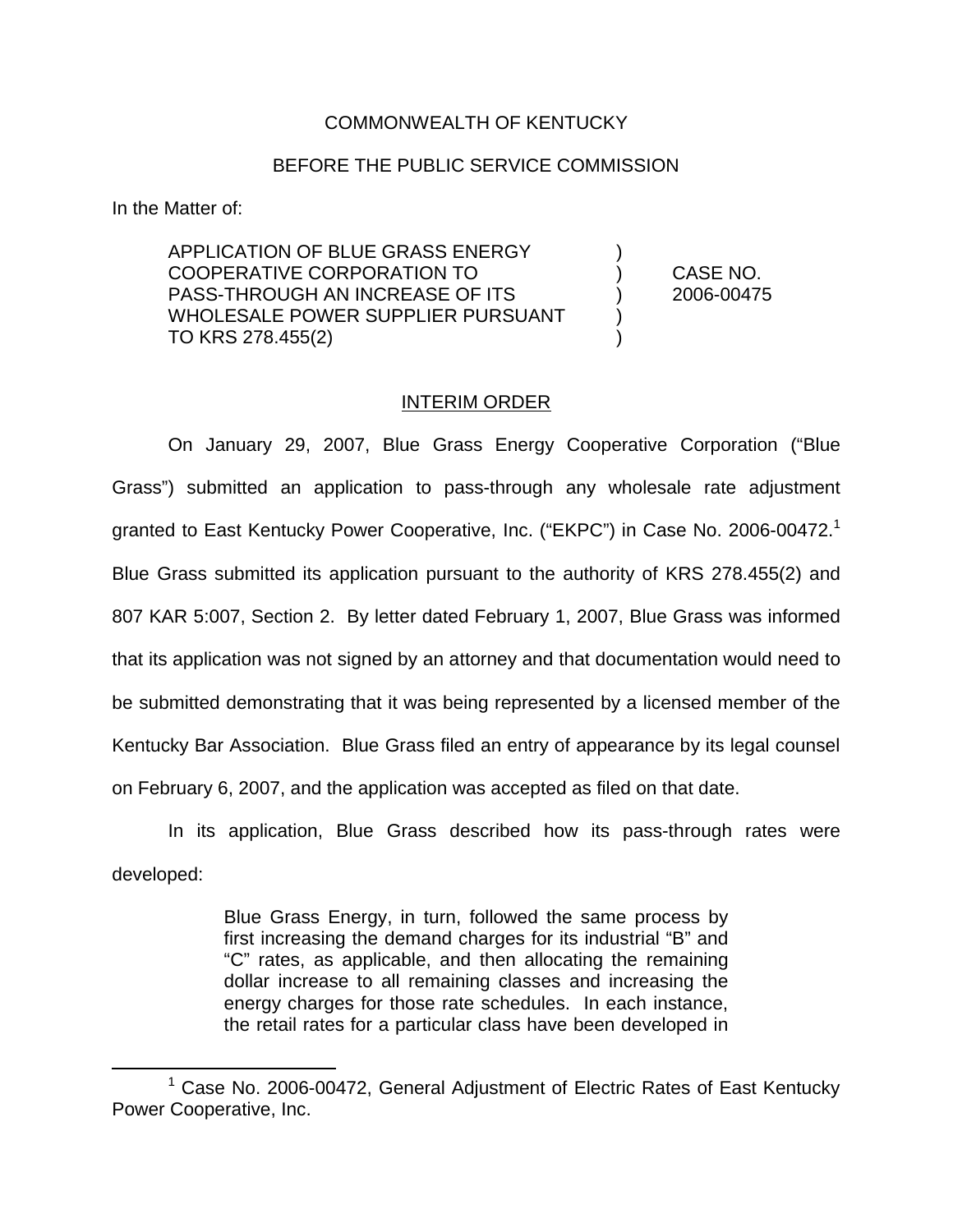a manner that is consistent with the method proposed by EKPC. The proposed rate design structure at retail does not change the rate design currently in effect and is consistent with the rate design methodology used at wholesale. $<sup>2</sup>$ </sup>

In support of its proposed pass-through methodology, Blue Grass stated that each Member System must recover the dollar increase from the new wholesale rates and that it is important to implement retail rates that mirror the change at wholesale, while still complying with the proportionality and rate design requirements. $3$  It further states that EKPC and the Member Systems understand that a "pure" proportional increase at retail would result in increases to customer, demand, and energy charges, but it does not agree that strict adherence to the existing proportion of revenue at retail by these components is reasonable. In support of this position it stated, for example, that EKPC and the Member Systems cannot justify a change to the customer charge as EKPC's proposed wholesale rate increase has no relationship to customer cost because EKPC has not proposed an increase in its substation or metering point charge.<sup>4</sup>

Blue Grass argues that KRS 278.455(2) explicitly recognizes "proportional" allocation without stating a specific method and, that it is reasonable for it to maintain the rate design relationship from wholesale to retail that has existed for a number of years.

Blue Grass also provided comparative analyses of its present and proposed revenues that reflected the percentage that each rate schedule or class represented of

<sup>&</sup>lt;sup>2</sup> Application at 2.

<sup>&</sup>lt;sup>3</sup> Response to the Commission Staff's First Data Request dated March 12, 2007, Item 2(b).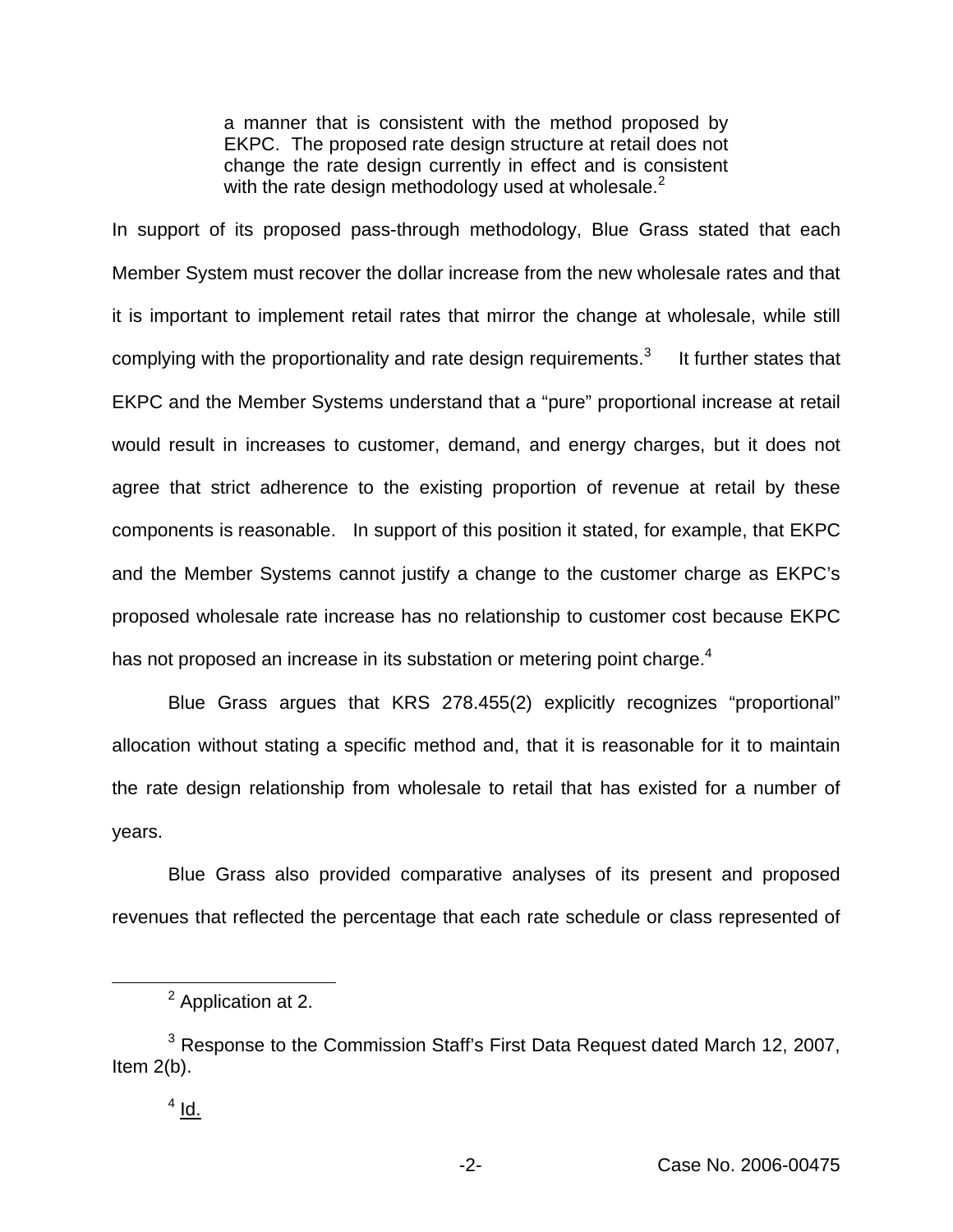the total revenues and that reflected the percentage that each component of the base rates within each rate schedule or class represented of the total base rate revenues.<sup>5</sup>

KRS 278.455(2) provides that a distribution cooperative may change its rates to reflect a change in the rate of its wholesale supplier if the effects of an increase or decrease are allocated to each class and within each tariff on a proportional basis that will result in no change in the rate design currently in effect. Further, 807 KAR 5:007, Section 2(2), provides that the distribution cooperative shall file an analysis demonstrating that the rate change does not alter the rate design currently in effect and the revenue change has been allocated to each class and within each tariff on a proportional basis.

The Commission has reviewed the approach proposed by Blue Grass to passthrough any increases in the wholesale rates from EKPC and to allocate any increases to its retail rates. Based upon this review, the Commission finds that Blue Grass's approach does not comply with the provisions of KRS 278.455(2) and 807 KAR 5:007, Section 2(2), and therefore it should be rejected. Both the statute and administrative regulation are quite clear that the allocation of the wholesale rate increase must not change the retail rate design currently in effect and that the wholesale rate increase must be allocated to each retail class and within each retail tariff on a proportional basis. There is no provision in either KRS 278.455 or 807 KAR 5:007 requiring that there be a correlation between the proposed wholesale rate design and the proposed retail rate design. Moreover, there is no provision or requirement that the process utilized to develop the wholesale rates must be followed or duplicated in the retail rates.

 $<sup>5</sup>$  ld., Item 3(a).</sup>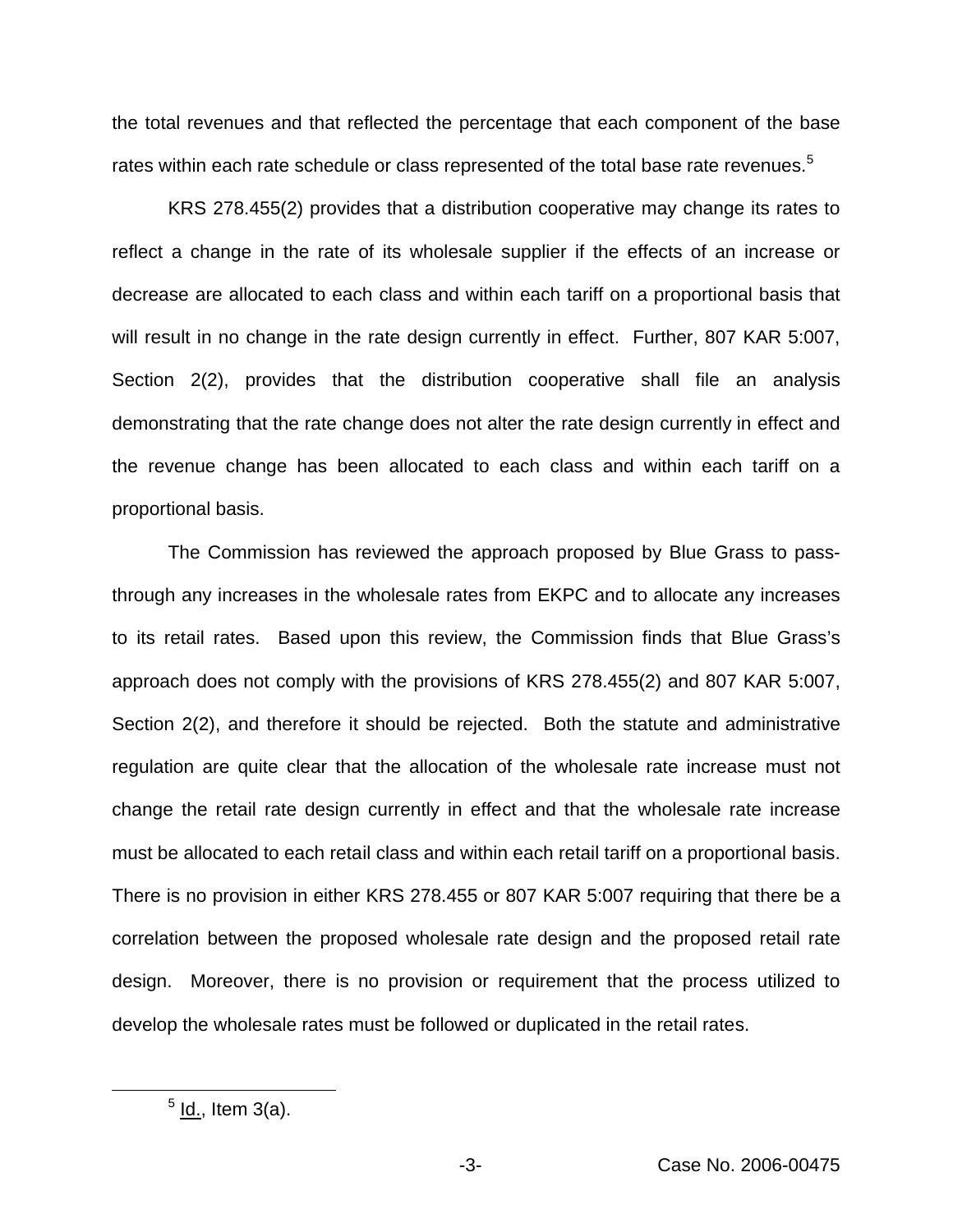What is required is an allocation of the wholesale rate increase to the retail rates, on a proportional basis to each retail class and within each retail tariff, in a manner that does not change the existing distribution cooperative rate design. Contrary to the arguments of Blue Grass and EKPC, the Commission finds that the statute and administrative regulation require the distribution cooperative to follow a "strict adherence" to the existing proportion of revenues at retail, by rate mechanism component. Blue Grass and EKPC have offered no evidence supporting their contention that the pass-through at retail must follow the proposed wholesale rate design process in a proportional manner.

The Commission today has issued an Order in Case No. 2006-00472 authorizing an interim \$19.0 million annualized increase in EKPC's wholesale rates, subject to refund, which becomes effective for service rendered on and after April 1, 2007. Blue Grass's share of this interim increase is \$1,940,957. A post-hearing data response filed by EKPC in Case No. 2006-00472 on March 27, 2007<sup>6</sup> included the determination of Blue Grass's rates reflecting the \$1,940,957 interim increase. However, those rates were developed using the same approach Blue Grass submitted with its application. As the Commission has found that approach should be rejected, the rates submitted for Blue Grass on March 27, 2007 should also be rejected. Under the provisions of KRS 278.455(2), the change in Blue Grass's retail rates to reflect this increase must become effective for service rendered on and after April 1, 2007.

<sup>&</sup>lt;sup>6</sup> Case No. 2006-00472, Responses to Commission Staff's Data Request at Hearing on March 22, 2007, Item 2(b), Case No. 2006-00475, Attachments 1 and 2.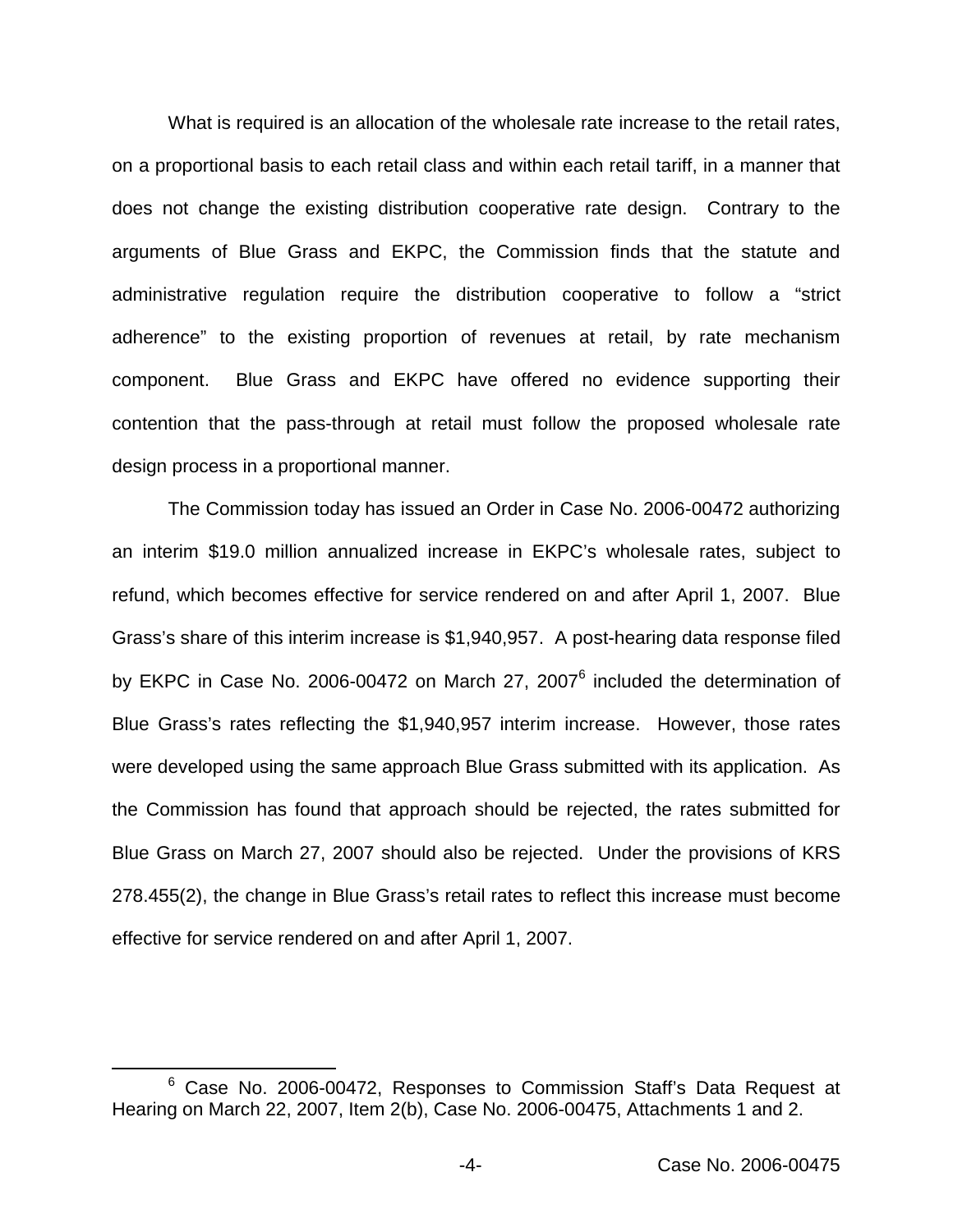IT IS THEREFORE ORDERED that:

1. The approach proposed by Blue Grass to allocate its portion of any increase in the wholesale rates authorized in Case No. 2006-00472 is rejected.

2. The proposed rates submitted with Blue Grass's application and the revised rates provided in a post-hearing data response in Case No. 2006-00472 are not consistent with the provisions of KRS 278.455 and 807 KAR 5:007 and are denied.

3. Blue Grass shall develop retail rates that allocate the \$1,940,957 increase in wholesale rates authorized for EKPC on a proportional basis consistent with the requirements of KRS 278.455(2) and 807 KAR 5:007, Section 2(2).

4. Blue Grass shall file these new interim retail rates with the Commission within 10 days of the date of this Order.

5. Blue Grass shall submit within 10 days of the date of this Order analyses which demonstrate the interim increase has been allocated on a proportional basis to each class and within each tariff, in a manner that does not change Blue Grass's existing rate design. The analyses shall follow the format required in the Commission Staff's First Data Request dated March 12, 2007, Item 3(a)(1) and 3(a)(2). The analyses are to be provided in both hard copy and electronic Excel formats. The electronic analyses shall be provided on either CD-ROM or diskette with all formulas intact.

6. The increase in interim rates approved herein is subject to refund and shall become effective for service rendered on and after April 1, 2007.

7. Blue Grass shall maintain its records in such a manner as will enable it, the Commission or its customers, to determine the amounts to be refunded and to